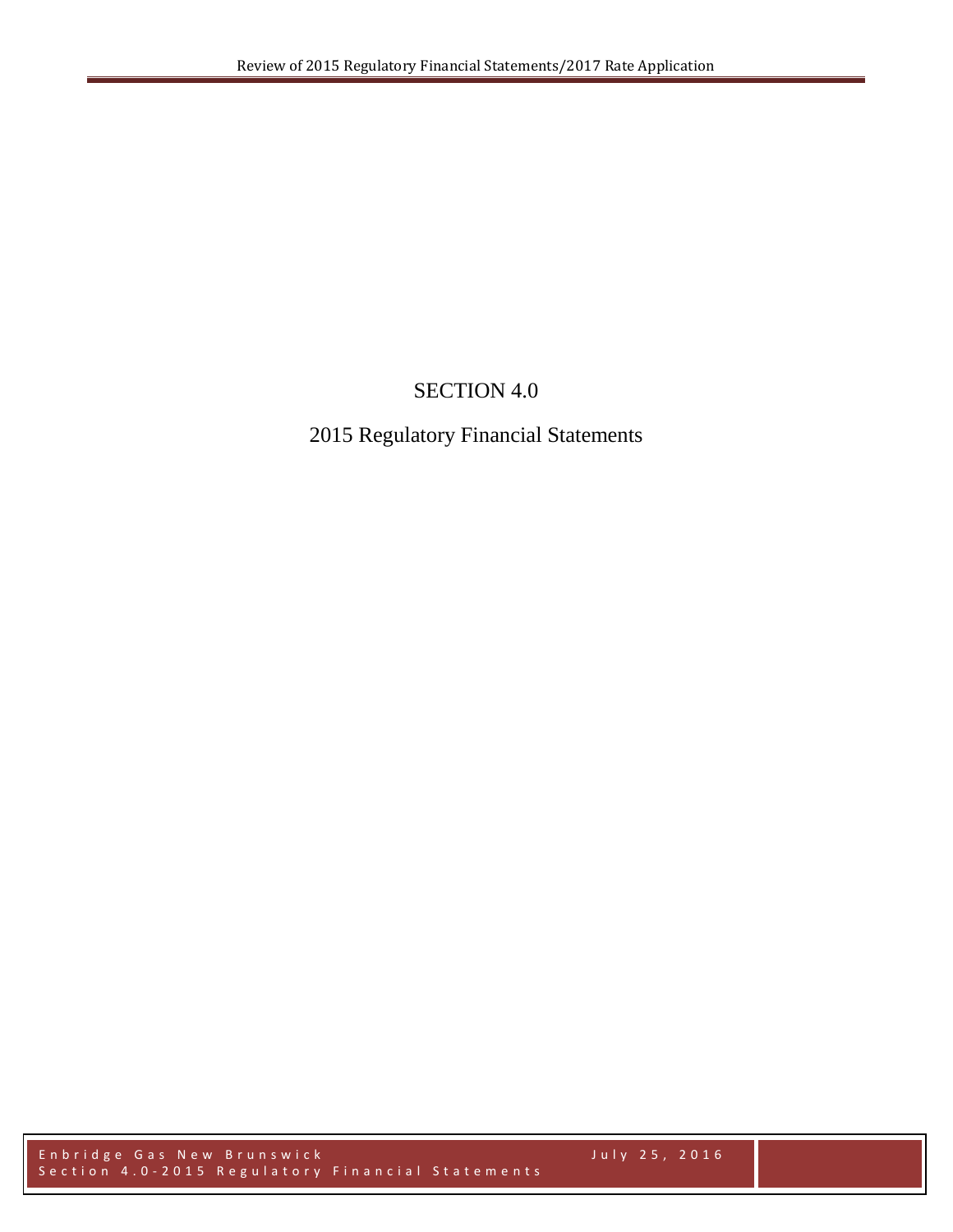#### **4.0 2015 Regulatory Financial Statements**

 EGNB's 2015 Actuals have been filed as part of this Application and EGNB is seeking the Board's approval of the 2015 Regulatory Financial Statements.

- EGNB has prepared the 2015 Regulatory Financial Statements in a similar format and manner to the
- 2014 review.

## Operating and Maintenance Target

 In the May 16, 2011 decision regarding EGNB's Financial Results and Natural Gas Sales at December 31, 2009, the Board established the requirement to assess EGNB's spending on a per GJ basis. In its December 23, 2014 Decision, the Board approved EGNB's operating and maintenance ("O&M") budget for 2015 of \$11.647 million excluding costs related to the contracted capacity on the Maritimes and Northeast pipeline, and a forecasted throughput of 5,846 TJs, resulting in an O&M spending target of \$1.99/GJ. The actual O&M spending per GJ for 2015 was \$1.78/GJ, \$0.21/GJ below the Board established target. EGNB is appropriately managing O&M expenses as actual annual totals have decreased for a third straight year. The actual O&M spending in 2014 was \$1.73/GJ, \$1.80/GJ per GJ in 2013 and \$2.47/GJ in 2012.

## Weather Normalization Data

 In its January 30, 2012 Decision regarding EGNB's 2010 Financial Review and 2012 Budget, the Board required that EGNB provide additional information relating to weather normalization if used as an explanation for revenue variances. EGNB has identified weather as a factor in explaining variances between 2015 Actuals and 2015 Budget.